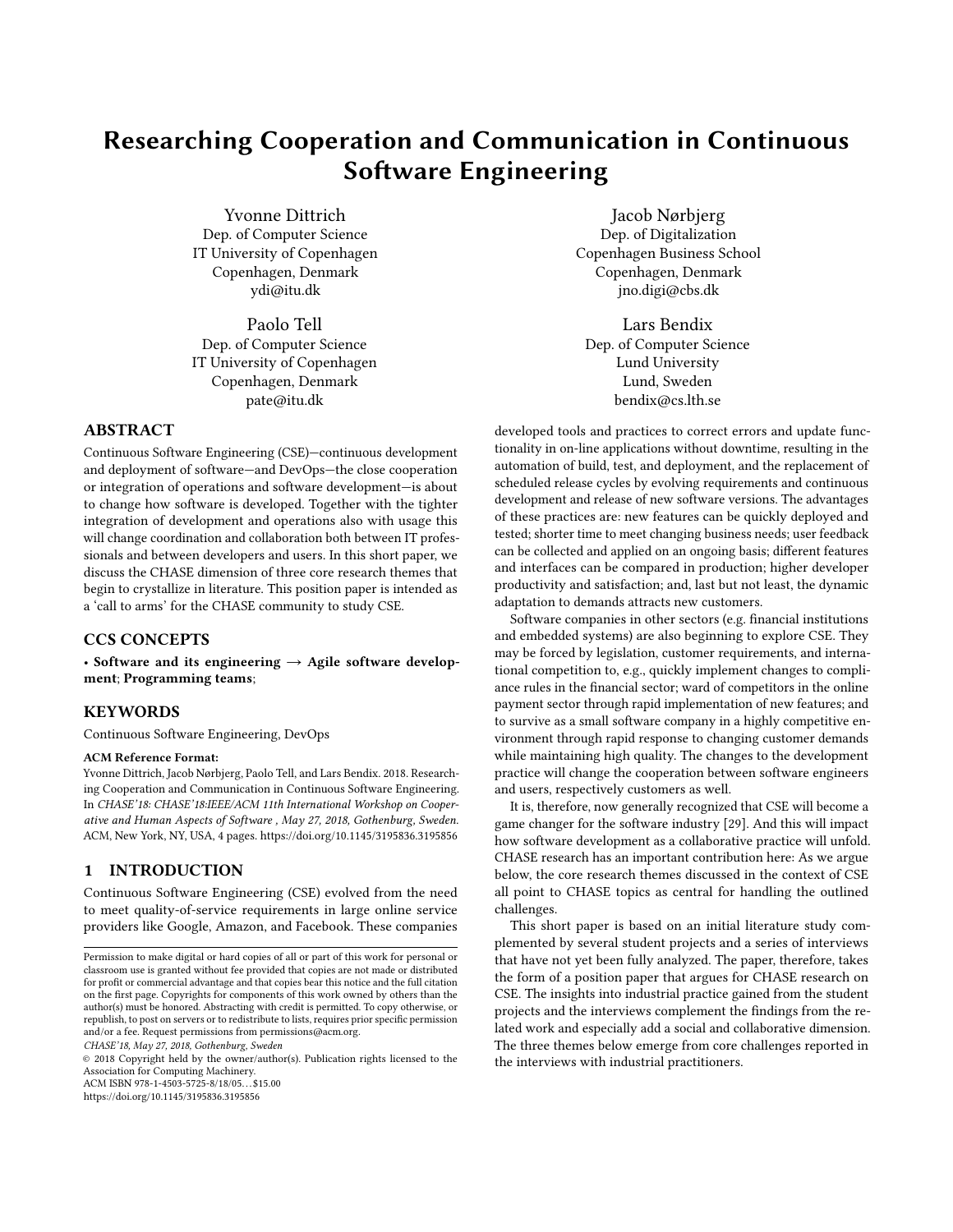The following section presents a short literature review. Section 3 then discusses the three research themes and their CHASE dimensions. Section 4 presents our research approach before the conclusion of the paper.

## 2 CONTINUOUS SOFTWARE ENGINEERING

"Continuous Delivery? Easy! Just Change Everything (Well, Maybe It Is Not That Easy)" [\[19\]](#page-3-2). In spite of the challenges facing companies moving towards CSE, there is a scarcity of documented and validated guidelines for adopting CSE practices, tools, and processes across sectors and within companies of different sizes; c.f.; [\[6,](#page-3-3) [11,](#page-3-4) [19\]](#page-3-2).

Existing case studies and guidebooks promote solutions to partial problems without discussing the implications of their application: For instance, self-contained microservices are suggested as an architectural pattern for CSE [\[2\]](#page-3-5), but such a design requires extra measures to maintain data consistency and support analysis across services. Even the best studies, such as the account of Microsoft's change of the Team Foundation Server™ to the cloud-based Visual Studio™ [\[14\]](#page-3-6), discuss a specific journey to CSE, but do not provide orientation for the transition of other companies or within other domains.

Shahin et al. [\[24\]](#page-3-7) list 13 CSE adoption practices that have been reported in the literature, but do not present advice on how to select among them in different circumstances. Neely and Stolt [\[19\]](#page-3-2) offer specific advice based on the experiences from their organization, but the advice is based on one case only. The Gartner group has published a roadmap for CSE [\[29\]](#page-3-1), but its empirical foundation is unclear.

The most comprehensive research-based roadmap, the Stairway to Heaven framework by Olsson and Bosch [\[22\]](#page-3-8), specifies 5 stages on the journey towards CSE: traditional development, R&D organization all agile, continuous integration, continuous deployment, and R&D as an Innovation system. This final step is similar to the continuous loop from business, over development, deployment and use, and back to business described by Fitzgerald and Stol [\[11\]](#page-3-4).

The Stairway to Heaven framework is based on observational studies in the embedded software and telecommunications sectors, and even though it, and the other studies and experience reports in [\[25\]](#page-3-9) comprise a useful milestone in CSE research, it has also been criticized for assuming an organizational view, and ignoring the lower level managerial, process, and personal-cognitive issues involved in changing towards CSE [\[27\]](#page-3-10). At the level of software processes and management, for example, Dennehy and Conboy [\[8\]](#page-3-11) discuss the frictions created when plan and control responsibilities move from the software team to managers external to the team, and decisions become based on measurements instead of the knowledge and experience of the team. The framework also fails to integrate the relationship between the customer and software organizations at the strategic and budgeting levels [\[1,](#page-3-12) [11\]](#page-3-4).

Especially reading and listening to various experience reports, it becomes very clear that CSE will change how we cooperate and coordinate software engineering. As there is no common release cycle anymore, different software engineering activities as well as different teams will develop their specific rhythm. Crosscutting tasks require new coordination mechanisms [\[23\]](#page-3-13). Coordination

both across different activities and across different modules of a software system will have to be rethought.

Below, we further discuss three research themes that are recurring both in research literature and our discussions with practitioners.

## 3 THREE RESEARCH THEMES

Whereas related work focuses on continuous processes across business, development and operations (e.g. [\[11\]](#page-3-4)) and proposes maturity models (e.g. [\[22\]](#page-3-8)), the industrial practitioners focus on underpinning practices that indicate the core challenges of continuous development: design and architecture to support CSE, quality and test automation, and changing processes and management within and beyond the software organization. These themes are discussed below and in relation to specific related work as well as relevant student projects (MSc theses) and interviews.

#### 3.1 Tooling and Architecting

The technical design of software, and the integration, test and deployment infrastructures must evolve to support CSE processes. The necessity to treat IT infrastructures as code adds new requirements to test and release automation tools. Massive incremental change adds requirements to the technical design of software. Such design, in turn, requires new strategies for code and dependency management. Furthermore, many organizations struggle with redesigning their legacy systems architecture to fit the demands of CSE.

Research on architectural design to support CSE is still in an immature stage. There is a fairly clear understanding of the problem managing the dependencies between code and (virtual) integration, test, and deployment infrastructures [\[15\]](#page-3-14)—and there is a growing realization that a microservices architecture might be one possible solution [\[2\]](#page-3-5). However, current architectural research is only helpful for the few companies that can start from scratch. The question of how companies can migrate from an established monolithic to a CSE-friendly architecture is still unresolved. Nor is there any help for companies that for some reason cannot migrate.

An example for unresolved issues is cross-service data integration and management. CSE based on a microservice architecture assumes that the data model and the services are partitioned in similar ways. In data intensive businesses, the common data model is one of the core assets and dependencies are often through the data model [\[26\]](#page-3-15). Partitioning this data model might result in replication of data, which again provides additional challenges. Cross service data analysis requires a whole independent infrastructure that again needs to be carefully designed so that it can evolve together with the services and their data. All these dependencies have to be managed by software engineers and architects [\[7\]](#page-3-16).

CSE requires a new way of handling code ownership and coordination of the implementation of cross-cutting features beyond the decision on a specific architecture. Continuous integration and testing are a prerequisite to be able to discover conflicts and regressions as soon as possible. Some of our interview partners work internally with open source like models of code ownership. If changes to several services are necessary to implement a feature, multiple teams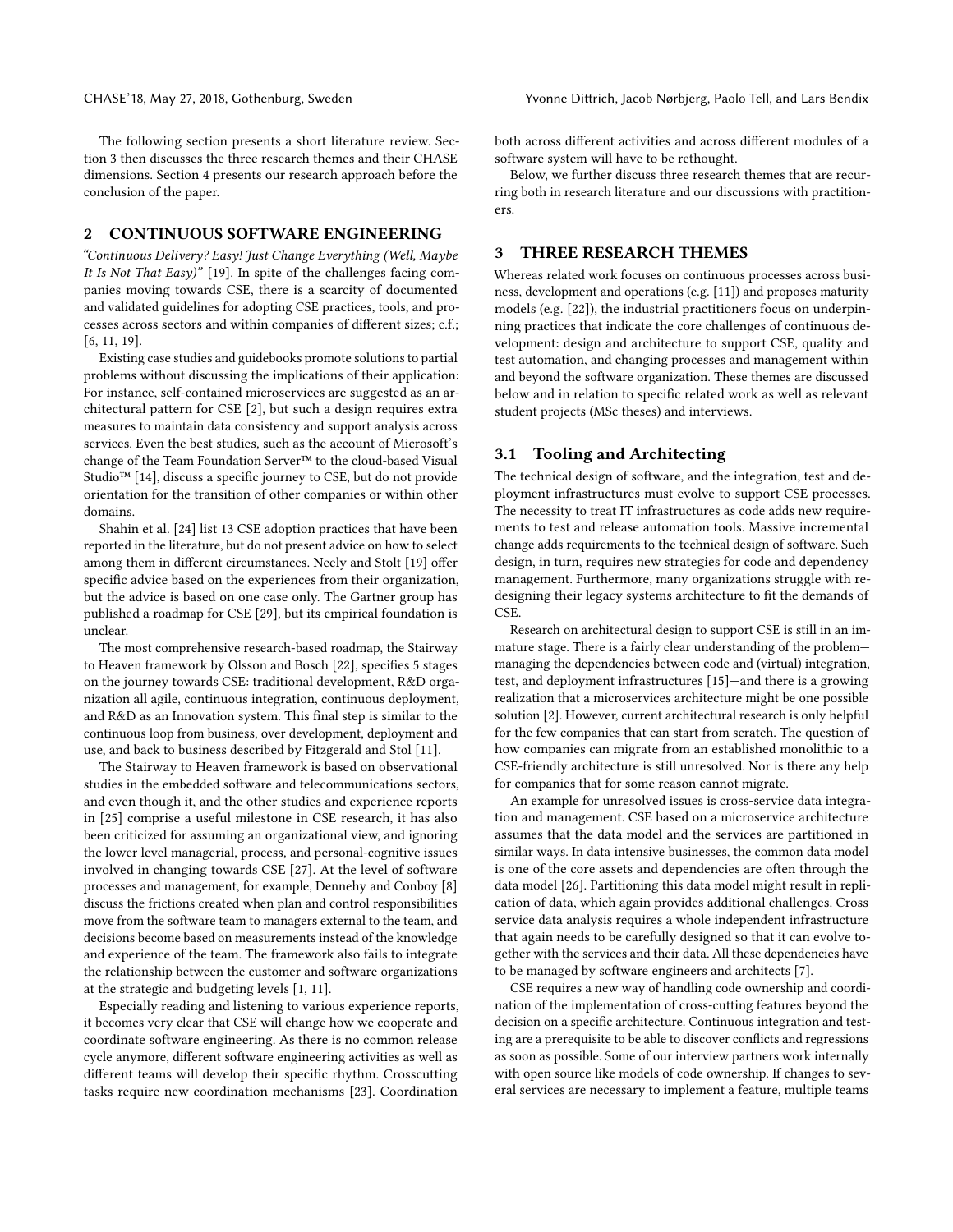might be involved, or pull requests for the change of a service owned by another team are submitted.

Thus, continuous software engineering will require new patterns of coordination and cooperation in software development.

#### 3.2 Continuous Quality Assurance

Software quality control is often stated as one of the key enablers of CSE [\[11\]](#page-3-4). CSE requires developers to continuously test the software under development. The implications for the cooperation between software developers and testers, and their practices, however, are seldom discussed.

The core measures here are test automation and live site monitoring. For CSE, unit test automation needs to be extended to integration and acceptance test levels. Frameworks and infrastructures to support such automatisation have been developed, e.g., in the context of Behavior Driven Development [\[5,](#page-3-17) [21\]](#page-3-18). An initial study showed that rather than the deployment of tools and methods, the changes of work practices and the cooperation between different roles are the core challenges [\[16\]](#page-3-19). Testers need to work closer together with software engineers. The development and maintenance of the test suite needs to become part of the continuous evolution of the code. The introduction of code scanning tools in the continuous integration environment likewise results in challenges for the individual developer and requires changes to the development practice: coding standards need to be agreed on in advance; the team needs to agree on what is considered good coding practices; the code architecture and architectural design principles need to be explicated [\[3\]](#page-3-20).

CSE allows to close the feedback loop between software development and use through instrumentation and telemetry. The challenge here is to use telemetry so the data helps understanding customer needs. Research on site monitoring [\[28\]](#page-3-21) focuses on tools and techniques, and often fails to explore the repercussions for the software process. The experience report of Microsoft's Visual Studio indicates that close contact between the development team and pilot users is as important as the careful design of instrumentation and experiments.

In regulated domains, like finance and health care, the need to re-structure the cooperation for quality control extends into the business departments: In Denmark, software development and deployment in these domains require a manual accept by a business representative, but can a business representative check core test cases several times a day? This leads to the next theme discussed below.

# 3.3 CSE Processes and Interaction with Business and Users

Most CSE literature focuses on activities within software development (cf. [\[24\]](#page-3-7)), while implications for the cooperation with customers and users are mostly ignored or discussed at a superficial level only. CSE requires a radical change to how software development is coordinated and managed, however. This is currently only rudimentary understood.

User-Centered Design (UCD) in the context of agile development has been discussed since the dawn of agile development [\[4\]](#page-3-22). The continuous stakeholder involvement, interweaving of UCD and agile development, and the focus on artefact-mediated cooperation between different professionals, are all indicated by the systematic literature study in [\[4\]](#page-3-22) as examples of principles that can be a starting point to combine UCD and continuous development. However, as the development does not follow common release cycles anymore, and UCD activities according to our experiences have a different cadence than programming and development, the integration of UCD and software engineering in continuous software engineering can be expected to take a different shape.

In one company, developers and managers, implemented and shadow deployed more innovative developments through an independent pipeline parallel to the production environment, and merged the innovations back to the main source code once they had been proven and accepted.

Further, what changes are needed on the boundary between development and user organizations? Will users and customers adapt to short development and release cycles?

In line with [\[11\]](#page-3-4), we view CSE as a continuous flow from business strategy and decision making over development, to operations and use, and finally returning user feedback and new ideas back to the business. From this perspective, CSE means the continuous and incremental change to an organization and the IT systems that it produces and/or uses. This however raises yet another question: Will software developers and user organizations be able to combine the incremental improvement to processes of CSE with creativity and radical innovation [\[11\]](#page-3-4)?

Very little research discusses how to transform not only the software but also user/customer organizations in order to reach the stage of effective and efficient CSE.

# 4 HOW TO RESEARCH THE CHASE SIDE OF CSE

Industrial practice is asking for research-based actionable guidelines and advice in order to harvest the advantage of CSE [\[6,](#page-3-3) [13\]](#page-3-23). As we argued above, collaboration and human aspects are central to the agreed-on research challenges. Researching CSE now will allow CHASE research to influence the still emerging paradigm and both develop the CHASE body of knowledge and become influential in supporting the development of techniques, tools and processes supporting the collaborative and human aspects of CSE.

Researching companies in the transition from conventional and agile development to CSE will allow CHASE researchers to explore the differences between CSE and previous approaches to coordination and collaboration and will support the development of theoretical explanations.

A relevant research approach is Action Research. Action Research combines structured, trustworthy empirical research with method, technique and tool development (see [\[10,](#page-3-24) [17,](#page-3-25) [18,](#page-3-26) [20\]](#page-3-27)). Cooperative Method Development (CMD) [\[10\]](#page-3-24), for example, proposes a series of action research cycles, each with 3 phases: (1) understand current practices and problems; (2) deliberate change; and (3) observe and evaluate improvements.

In order to support the adaptation of the research results to heterogeneous contexts and sectors, and support Software as a Service provisioning as well as complex infrastructures, we do not see a new mega method as the way to move forward. We rather propose